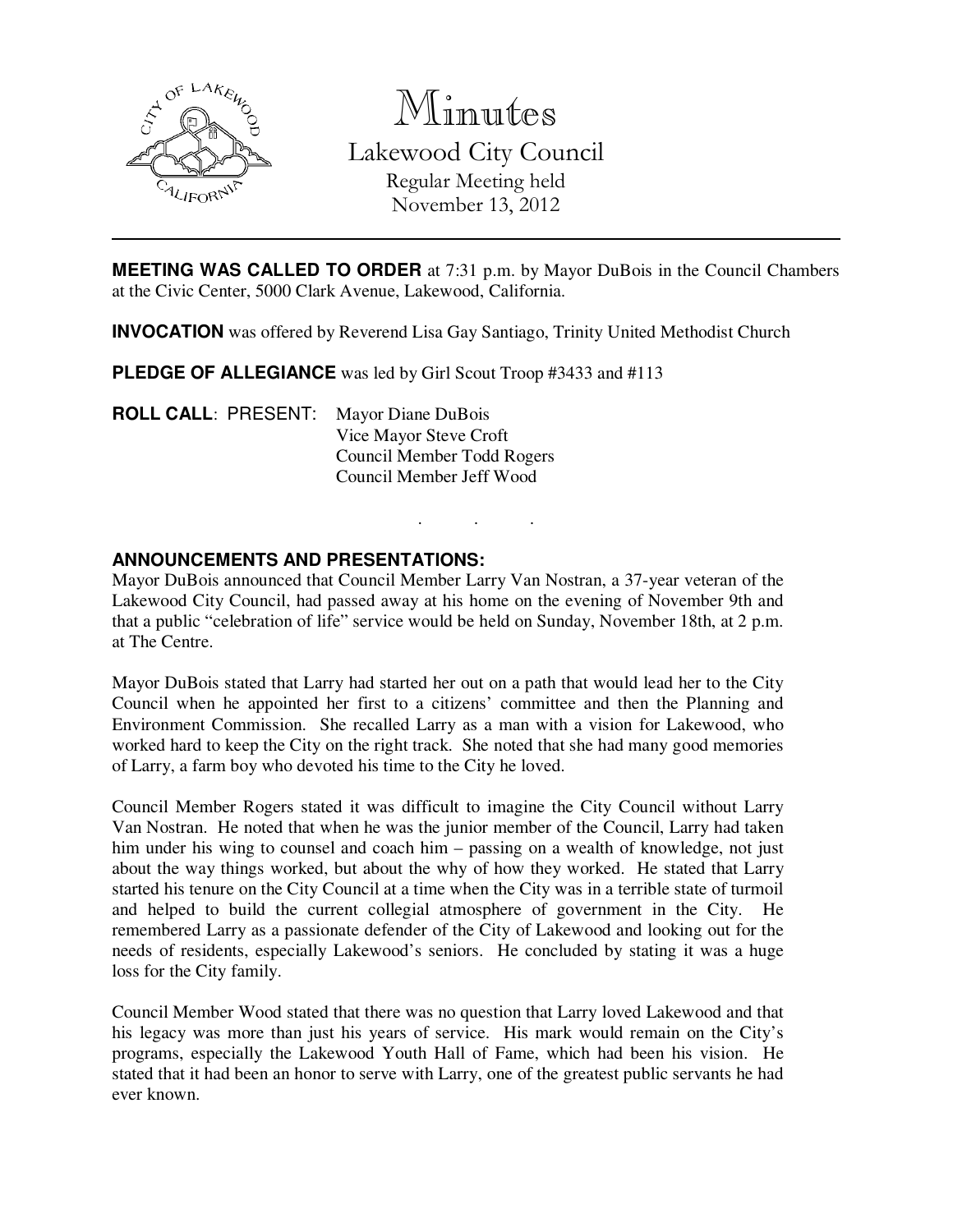City Council Minutes November 13, 2012 Page 2

## **ANNOUNCEMENTS AND PRESENTATIONS:** Continued

Vice Mayor Croft stated he had recently attended a conference for the California Joint Powers Insurance Authority, where Larry was the President of the Executive Committee, and he had been approached by many who talked about how much Larry had helped them as new Council Members. He characterized Larry as a believer in good government and an advocate for openness, who, even though he had strong opinions, was always willing to listen and reconsider for the good of the community. He stated that Larry had always faced every challenge as a fighter and that Council meetings would not be the same without Mayor Larry's opening remark, "Welcome to Tuesday Night Live from the beautiful Centre at Sycamore Plaza."

Yvette Shahinian, representing Congresswoman Linda Sanchez, stated that the Congresswoman had read a statement into the U.S. Congressional Record today regarding Larry Van Nostran, who was everything a public servant should be.

Mayor DuBois announced that the meeting would be adjourned in memory of Council Member Larry Van Nostran.

. . .

#### **ROUTINE ITEMS:**

COUNCIL MEMBER WOOD MOVED AND VICE MAYOR CROFT SECONDED TO APPROVE ROUTINE ITEMS 1 THROUGH 6.

- RI-1 Approval of Minutes of the Meeting held October 23, 2012
- RI-2 Approval of Personnel Transactions
- RI-3 Approval of Registers of Demands
- RI-4 Approval of Report of Monthly Investment Transactions
- RI-5 RESOLUTION NO. 2012-70; A RESOLUTION OF THE CITY COUNCIL OF THE CITY OF LAKEWOOD APPROVING THE ESTABLISHMENT OF A HEALTH REIMBURSEMENT ARRANGEMENT FOR THE ADMINISTRATION OF THE CAREER EMPLOYEES MEDICAL RETIREMENT BENEFIT THROUGH KEENAN AND ASSOCIATES, AND MID-AMERICA
- RI-6 Approval of Release of Subdivision Bonds for Tract No. 63178

UPON ROLL CALL VOTE, THE MOTION WAS APPROVED:

AYES: COUNCIL MEMBERS: Croft, Wood, Rogers and DuBois NAYS: COUNCIL MEMBERS: None

. . .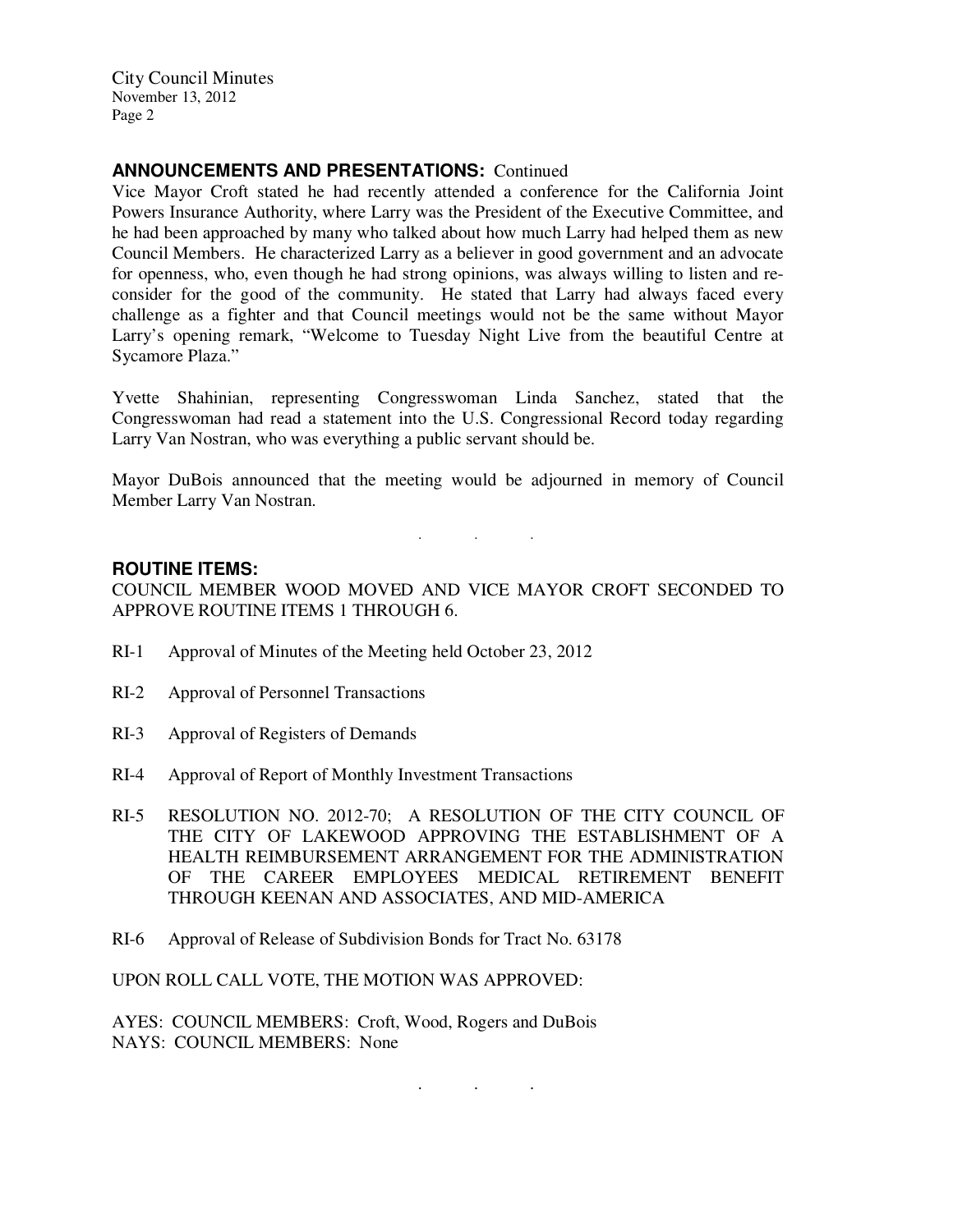## **1.1 • EXTENSION OF URGENCY ORDINANCE NO. 2012-3; ESTABLISHING A MORATORIUM ON CONDITIONAL USE PERMITS TO ALLOW CERTAIN ALCOHOLIC BEVERAGE (OFF-SALE) ESTABLISHMENTS**

City Attorney Steve Skolnik advised that when the City Council adopted Ordinance No. 2012-3 on October 9, 2012, it had put a moratorium on the issuance of any Conditional Use Permit for new alcoholic beverage establishments for a period of 45 days. Following the issuance of a report at the October 23, 2012 meeting, and published notice, the moratorium could be extended, as provided in State law, for an additional 10 months and 15 days, totaling one year from the date of adoption.

ORDINANCE NO. 2012-4; AN URGENCY ORDINANCE OF THE CITY COUNCIL OF THE CITY OF LAKEWOOD EXTENDING A MORATORIUM ON THE ISSUANCE OF ANY CONDITIONAL USE PERMIT TO ALLOW THE ESTABLISHMENT OF ANY NEW ALCOHOLIC BEVERAGE ESTABLISHMENT (OFF-SALE) IN A LOCATION WITH A GROSS FLOOR AREA OF LESS THAN 6,500 SQUARE FEET was read by title by the City Clerk.

Mayor DuBois opened the public hearing at 7:51 p.m. and called for anyone in the audience wishing to address the City Council on this matter. There was no response.

COUNCIL MEMBER ROGERS MOVED AND VICE MAYOR CROFT SECONDED TO WAIVE FURTHER READING AND ADOPT ORDINANCE NO. 2012-4. UPON ROLL CALL VOTE, THE MOTION WAS APPROVED:

AYES: COUNCIL MEMBERS: Croft, Wood, Rogers and DuBois NAYS: COUNCIL MEMBERS: None

## **3.1 • STREET PAVING UPDATE**

Public Works Director Lisa Rapp displayed slides and made a presentation based on the memo in the agenda. She reported that the residential paving project scheduled to begin on November 5th and completed by mid-December would signal the complete repaving of every residential street in the City – a total of 196 miles of pavement. She also noted that the City would be recognized with an award from the Southern California American Public Works Association.

 $\mathbf{r}$  .  $\mathbf{r}$  ,  $\mathbf{r}$  ,  $\mathbf{r}$  ,  $\mathbf{r}$  ,  $\mathbf{r}$  ,  $\mathbf{r}$ 

Council Member Rogers congratulated Ms. Rapp and her staff. He noted that repaving the entire community in 12 years was a monumental achievement.

MAYOR DUBOIS REQUESTED THE ITEM BE RECEIVED AND FILED. THERE BEING NO OBJECTION, IT WAS SO ORDERED.

. . .